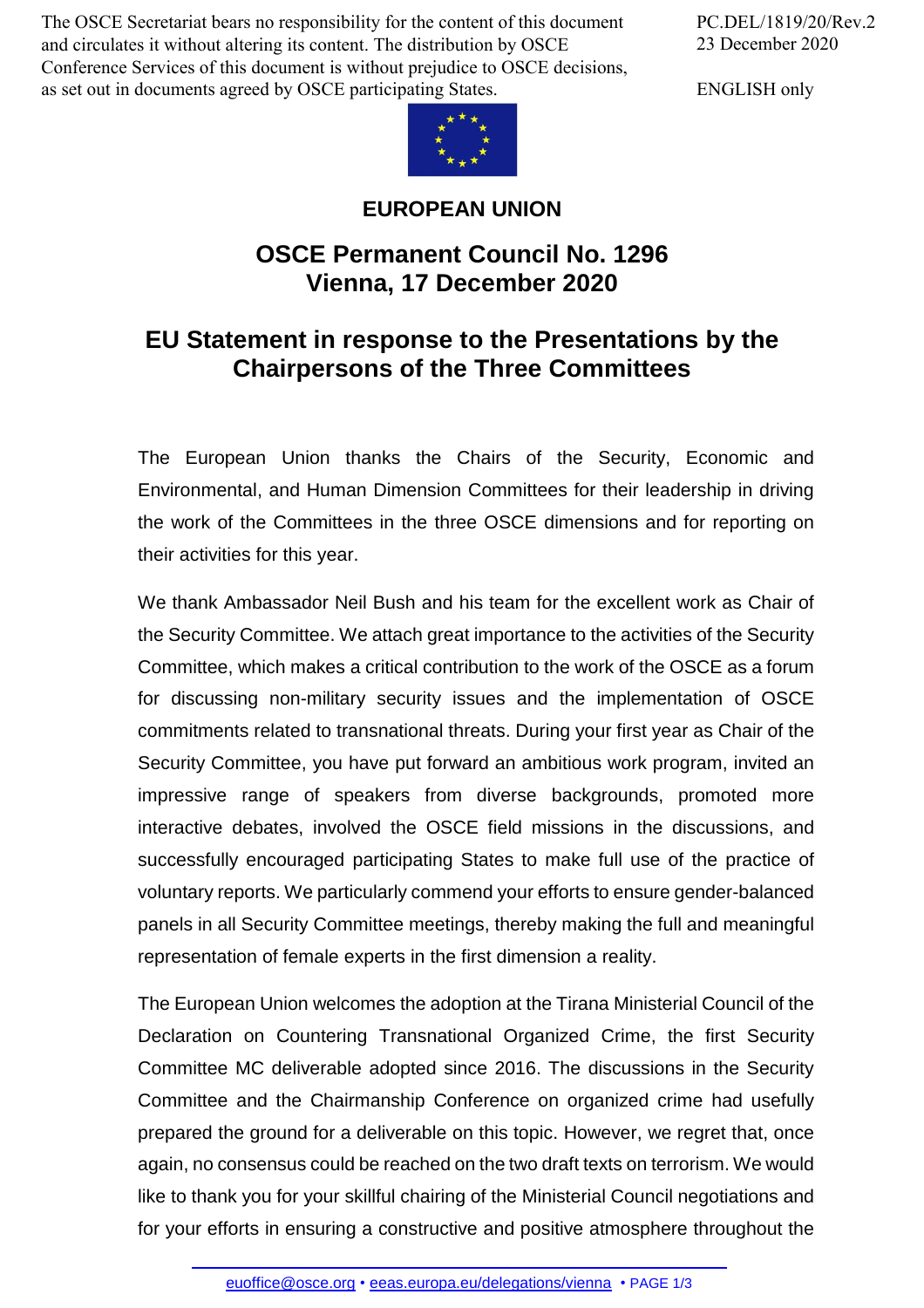discussions. We wish to express the appreciation of the European Union for the valuable work undertaken by you and your team. We stand ready to continue to support and contribute to the work of the Security Committee next year.

We would like to thank all three chairs of the Economic and Environmental Committee in 2020 -Ambassador Sherzod Asadov, Ambassador Igli Hasani and Ambassador Florian Raunig- for their leadership which, together with the Albanian Chairmanship's efforts, contributed to a successful Ministerial Council. We commend the work of the Economic and Environmental Committee, which focused on a range of important topics from corruption, women empowerment and digital transformation to water management, natural resources, and connectivity. We welcome the work on issues related to the environment as it is an integral part of the OSCE comprehensive concept of security. We trust that intensified engagement on these important topics will continue next year. We reiterate our position that a balance between economic and environmental activities is important. We also look forward to including civil society and the private sector in our discussions as much as possible.

We would like to thank Ambassador Ivo Šrámek and his able team for the great work done as Chair of the Human Dimension Committee over the past two years. We welcomed the choice of topics, in particular the focus on freedom of expression, elections, democratic law-making, political participation, human rights defenders, torture prevention, as well as the timely topic of Human Rights and COVID-19.

We appreciate that you continued and strengthened the inclusive and interactive approach of the Human Dimension Committee meetings, which contributed to the involvement of a broad range of stakeholders - from civil society, autonomous institutions and field missions, as well as from other international organizations and to more engaging discussions. We appreciate the continued practice of voluntary reporting in the Human Dimension Committee and thank those participating States that presented reports and encourage others to share their experience next year. We also appreciate the excellent practice of providing concept papers to steer the discussions.